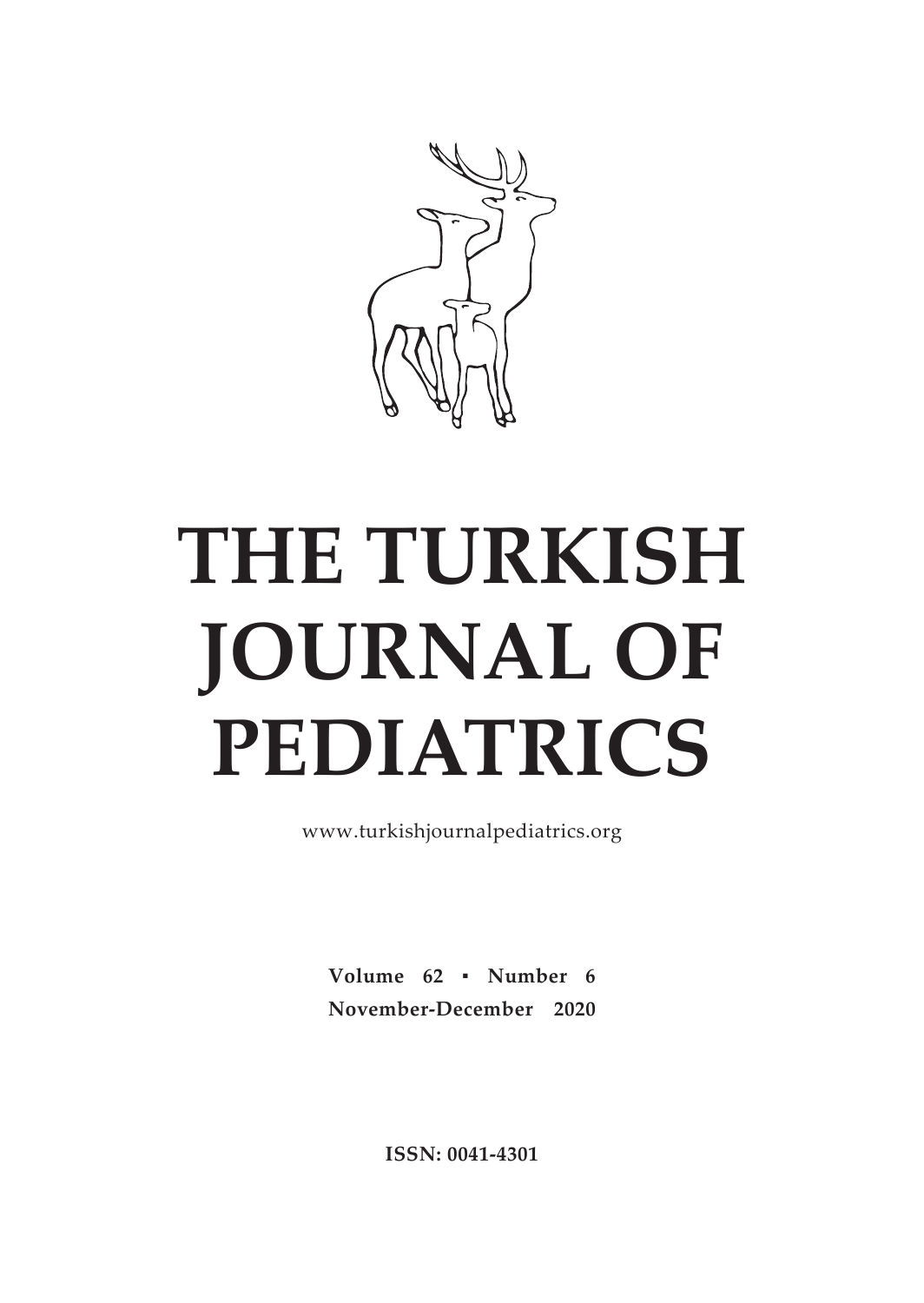### **THE TURKISH JOURNAL OF PEDIATRICS**

**ISSN 0041-4301** www.turkishjournalpediatrics.org

Cilt: 62 Sayı: 6, Kasım-Aralık 2020

**KURUCU** İhsan DOĞRAMACI

**EDİTÖR** Turgay COŞKUN

**YARDIMCI EDİTÖR** Murat YURDAKÖK

**EDİTÖR YARDIMCILARI** Ali DÜZOVA Sinem AKGÜL

**YÜRÜTME KURULU** Turgay COŞKUN Murat YURDAKÖK Ali DÜZOVA Sinem AKGÜL

**YAYIN SAHİBİ Yayınlayan Kurumlar Adına** Murat YURDAKÖK

**SORUMLU YAZI İŞLERİ MÜDÜRÜ** Enver HASANOĞLU

**DÖKÜMANTASYON** Ali DÜZOVA

**YAYINLAYAN** Türkiye Milli Pediatri Derneği, Hacettepe Üniversitesi Çocuk Sağlığı Enstitüsü Uluslararası Çocuk Merkezi

**EDİTÖR ADRESİ** Çocuk Sağlığı ve Hastalıkları Dergisi P.K. 36, Samanpazarı 06240 Ankara, Türkiye Faks: (312) 305 22 64

**YAYIN İDARE MERKEZİ**  The Turkish Journal of Pediatrics Editör Ofisi Hacettepe Üniversitesi İhsan Doğramacı Çocuk Hastanesi 06100 Ankara Tel : (312) 305 26 76 Faks: (312) 305 22 64

**YAYININ TÜRÜ** Yerel süreli yayın

**YAYIN ŞEKLİ** İki aylık İngilizce

**BASIM YERİ** Meteksan Matbaacılık ve Teknik Sanayi A.Ş. Beytepe No: 3, 06530 Bilkent, Ankara, Türkiye Tel: (312) 266 44 10 (Pbx)

**BASIM TARİHİ:** XX.XX.2020

**ISSN 0041-4301** www.turkishjournalpediatrics.org

Vol: 62 Number: 6, November-December 2020

**FOUNDER** İhsan DOĞRAMACI

**CHIEF-EDITOR** Turgay COŞKUN

**DEPUTY EDITOR** Murat YURDAKÖK

**ASSOCIATE EDITORS** Ali DÜZOVA Sinem AKGÜL

**MANAGING EDITORS** Turgay COŞKUN Murat YURDAKÖK Ali DÜZOVA Sinem AKGÜL

**PRODUCTION MANAGER Owner on behalf of the Publishers** Murat YURDAKÖK

**ADMINISTRATOR** Enver HASANOĞLU

**DOCUMENTATION and PUBLICATIONS** Ali DÜZOVA

**PUBLISHED BY** Turkish National Pediatric Society, Hacettepe University Institute Child Health and The International Children's Center

**EDITORIAL OFFICE** The Turkish Journal of Pediatrics P.K. 36, Samanpazarı 06240 Ankara, Turkey Faks: (312) 305 22 64

**SUBSCRIPTION ADDRESS** The Turkish Journal of Pediatrics Editorial Office Hacettepe University İhsan Doğramacı Children's Hospital 06100 Ankara Tel : (312) 305 26 76

Fax: 90 (312) 305 22 64

**PUBLICATION TYPE** International peer-reviewed journal

**PUBLICATION FREQUENCY and LANGUAGE** Bi-monthly · English

**PRINTED IN** Meteksan Matbaacılık ve Teknik Sanayi A.Ş. Beytepe No: 3, 06530 Bilkent, Ankara, Turkey Tel: (312) 266 44 10 (Pbx)

**PRINT DATE:** XX.XX.2020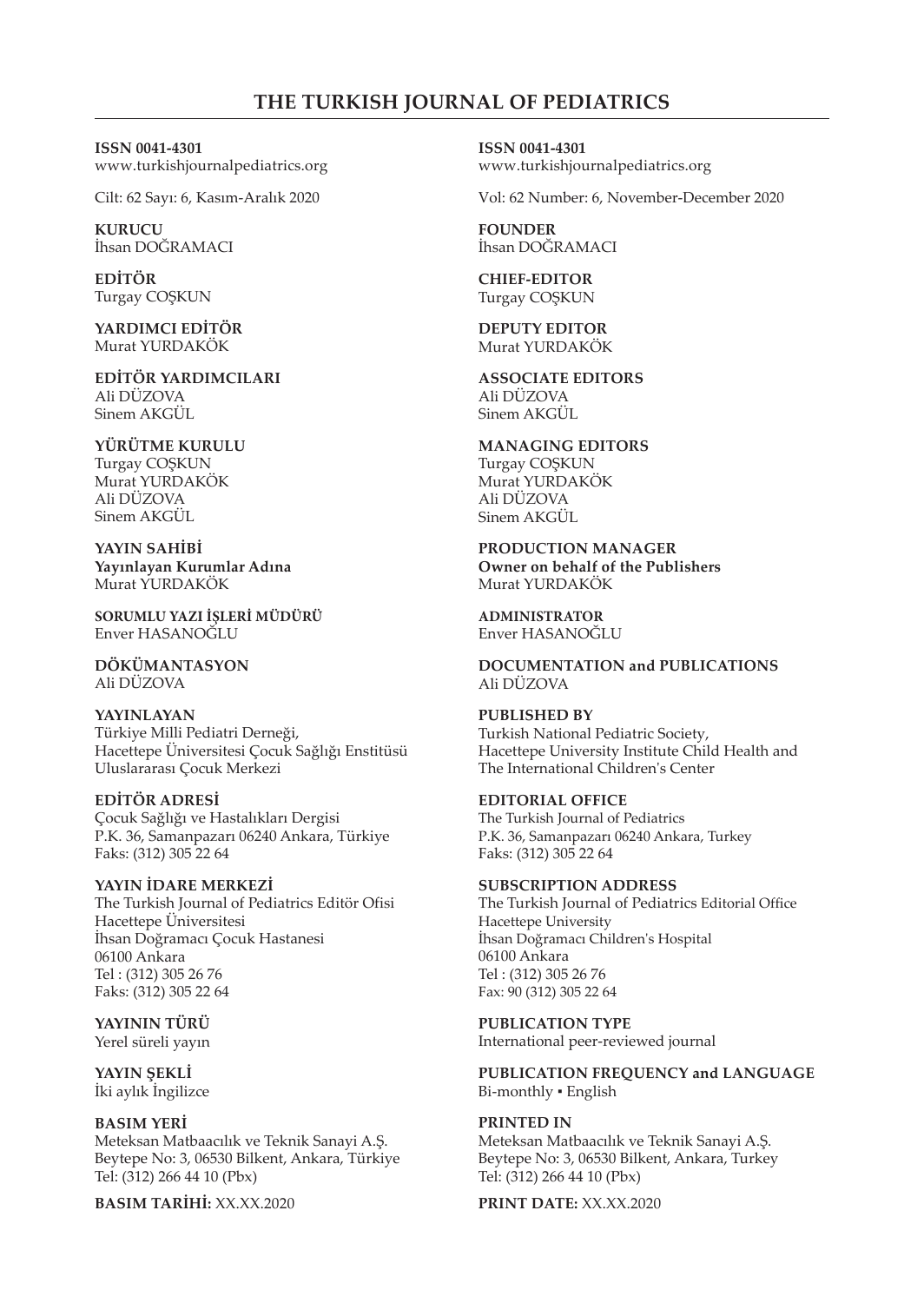#### **THE TURKISH JOURNAL OF PEDIATRICS**

#### **FOUNDER**

İhsan DOĞRAMACI

# **CHIEF-EDITOR**

Turgay COŞKUN

# **DEPUTY EDITOR**

Murat YURDAKÖK

#### **ASSOCIATE EDITORS** Ali DÜZOVA

Sinem AKGÜL

#### **MANAGING EDITORS**

Turgay COŞKUN Murat YURDAKÖK Ali DÜZOVA Sinem AKGÜL

#### **SECTION EDITORS**

Adolescent Medicine: Sinem AKGÜL Allergy: Özge UYSAL SOYER Cardiology: Dursun ALEHAN Developmental Pediatrics: Elif N. ÖZMERT Endocrinology: E. Nazlı GÖNÇ Gastroenterology: Hasan ÖZEN Genetics: G. Eda UTINE Hematology: Şule ÜNAL Infectious Diseases: Ateş KARA Inherited Metabolic Diseases: Turgay COŞKUN Neonatology: Murat YURDAKÖK Nephrology: Ali DÜZOVA Neurology: Banu ANLAR Oncology: G. Burça AYDIN

#### **EDITORIAL SECRETARY**

Derya TOLUNAY

#### **EDITORIAL BOARD**

Didem ALİEFENDİOĞLU, Kırıkkale Handan ALP, Erzurum Ali ANARAT, Adana Ayşe Engin ARISOY, Kocaeli Semra ATALAY, Ankara Sevcan BAKKALOĞLU EZGÜ, Ankara Münevver BERTAN, Ankara Aysun BİDECİ, Ankara Koray BODUROĞLU, Ankara Yıldız CAMCIOĞLU, İstanbul Yavuz COŞKUN, Gaziantep Asuman ÇOBAN, İstanbul Ayhan DAĞDEMİR, Samsun Orhan DERMAN, Ankara Mesiha EKİM, Ankara Nasib GULIYEV, Azerbaijan Enver HASANOĞLU, Ankara Gholamreza KHATAMI, Iran Andreas KONSTANTOPOULOS, Greece Zafer KURUGÖL, İzmir Tezer KUTLUK, Ankara Ercan MIHÇI, Antalya Sevgi MİR, İzmir Leyla NAMAZOVA BARANOVA, Russia Nurullah OKUMUŞ, Ankara Rahmi ÖRS, Konya Hasan ÖZEN, Ankara Elif ÖZMERT, Ankara M. Hakan POYRAZOĞLU, Kayseri Nuran SALMAN, İstanbul Ayşe SELİMOĞLU, Malatya Betül Berrin SEVİNİR, Bursa Bülent ŞEKEREL, Ankara Tomris TÜRMEN, Ankara Bilgin YÜKSEL, Adana

The Turkish Journal of Pediatrics is joint publication of the Turkish National Pediatric Society, Hacettepe University Institute of Child Health and The International Children's Center. The journal has been published since 1958 and has been available online since 2002. The Turkish Journal of Pediatrics is published 6 times a year. The journal does not have article processing charges or article submission charges.

The Turkish Journal of Pediatrics is a multidisciplinary, peer reviewed, open access journal that seeks to publish research to advance the field of Pediatrics. The Journal publishes original articles, case reports, review of the literature, short communications, clinicopathological exercises and letter to the editor in the field of pediatrics. Articles published in this journal are evaluated in an independent and unbiased, double blinded peer-reviewed fashion by an advisory committee.

This publication is indexed in BIOSIS Previews, CABI Abstracts (Helminthological Abstracts, Nutrition Abstracts and Reviews Series A, Protozoological Abstracts, Review of Medical and Veterinary Entomology), EMBASE/Excerpta Medica, EBSCOhost (Medline with Full Text), IBIDS (International Bibliographic Information on Dietary Supplements), ProQuest (Medline, Professional ProQuest Central, ProQuest Health and Medical Complete, ProQuest Medical Library, ProQuest Pharma Collection), Science Citation Index (SCI) Expanded, and Turkiye Citation Index.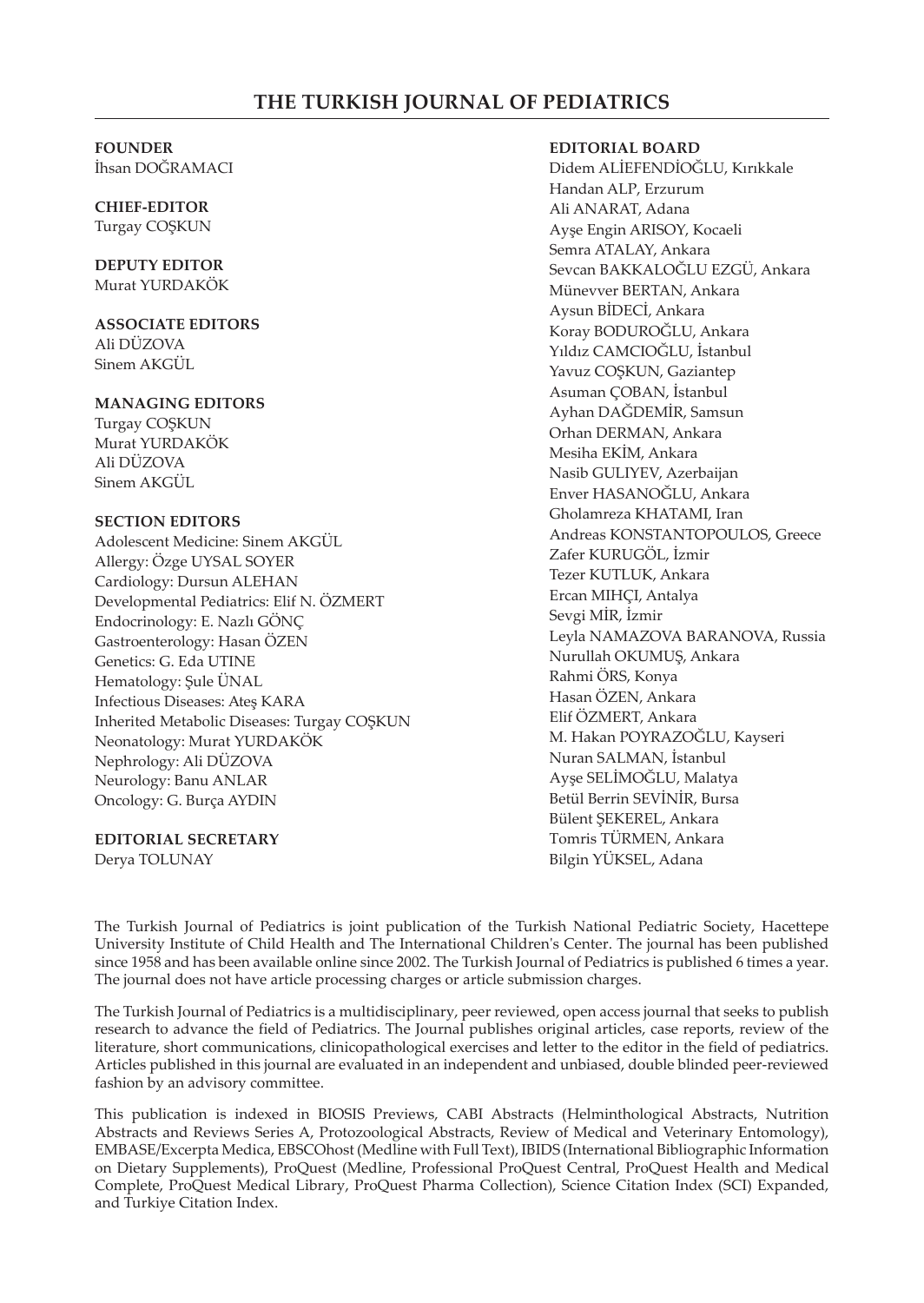| VOLUME: 62                                                                                                                                                                                                                                                      | NUMBER: 6 | NOVEMBER-DECEMBER 2020 |
|-----------------------------------------------------------------------------------------------------------------------------------------------------------------------------------------------------------------------------------------------------------------|-----------|------------------------|
| <b>REVIEW</b>                                                                                                                                                                                                                                                   |           |                        |
| Neurocognitive abilities in individuals with Down syndrome-a narrative review  897<br>Sidra Kaleem Jafri, Karen Elizabeth Harman                                                                                                                                |           |                        |
| Nationwide efforts for trauma-informed care implementation and workforce development<br>Resmiye Oral, Carol Coohey, Kasra Zarei, Aislinn Conrad, Anne Nielsen, Lucy Wibbenmeyer,<br>Rachel Segal, Armeda Stevenson Wojciak, Charles Jennissen, Corinne Peek-Asa |           |                        |
| ORIGINAL ARTICLES                                                                                                                                                                                                                                               |           |                        |
| Uncoupling protein gene UCP1-3826A/G, UCP2 Ins/Del and UCP3-55C/T polymorphisms<br>Hasibe Verdi, Sibel Tulgar Kınık, H. Pınar Baysan Çebi, Yaprak Yılmaz Yalçın,                                                                                                |           |                        |
| Ayşe Canan Yazıcı Güvercin, Beril Aydın, Neslihan Başcıl Tütüncü, F. Belgin Ataç                                                                                                                                                                                |           |                        |
| Healthy eating index in a nationally representative sample of children and<br>adolescents by socio-demographic characteristics: the Weight disorders                                                                                                            |           |                        |
| Golgis Karimi, Motahar Heidari-Beni, Roya Riahi, Mostafa Qorbani, Roya Kelishadi<br>Determinants of outcomes in chronic pediatric peritoneal dialysis: a single center                                                                                          |           |                        |
|                                                                                                                                                                                                                                                                 |           |                        |
| Tariq Asi, Ali Düzova, Hasan S. Doğan, Gökhan Karakurt, Ömer F. Bahadır, Ali C. Bozacı,<br>Bora Gülhan, Fatih Özaltın, Fazıl T. Aki, Serdar Tekgül, Rezzan Topaloğlu                                                                                            |           |                        |
| Off-label drug use in pediatric patients: a comparative analysis with nationwide routine                                                                                                                                                                        |           |                        |
| Narin Akıcı, N. İpek Kırmızı, Volkan Aydın, Banu Bayar, Mesil Aksoy, Ahmet Akıcı                                                                                                                                                                                |           |                        |
| Comparative study of various therapeutic modalities for Guillain Barré syndrome in                                                                                                                                                                              |           |                        |
| Zeinab M. Mohy-Eldeen, Ahmad R. Ahmad, Hayam H. Mahran, Khaled Saad                                                                                                                                                                                             |           |                        |
| Sensory profile, ferritin and zinc levels in preschool-aged children with symptoms of                                                                                                                                                                           |           |                        |
| Tuba Çelen Yoldaş, Meral Huri, Hülya Kayıhan, Jale Karakaya, Elif N. Özmert                                                                                                                                                                                     |           |                        |
| 979 Serum levels of VEGF and bFGF in infantile hemangiomas treated with propranolol  979<br>Hilal Susam Şen, Bilgehan Yalçın, Hande Canpınar, Süheyla Ocak, Canan Akyüz                                                                                         |           |                        |
| Özlem Yüksel Aksoy, Oğuz Canan, Ferda Özbay Hoşnut, EdaYılmaz Akçay, Figen Özçay                                                                                                                                                                                |           |                        |
| Raziye Dut, Antonio Videira-Silva, Ana Sofia Vilardouro, Silvia Freira, Helena Fonseca                                                                                                                                                                          |           |                        |

**CONTENTS**